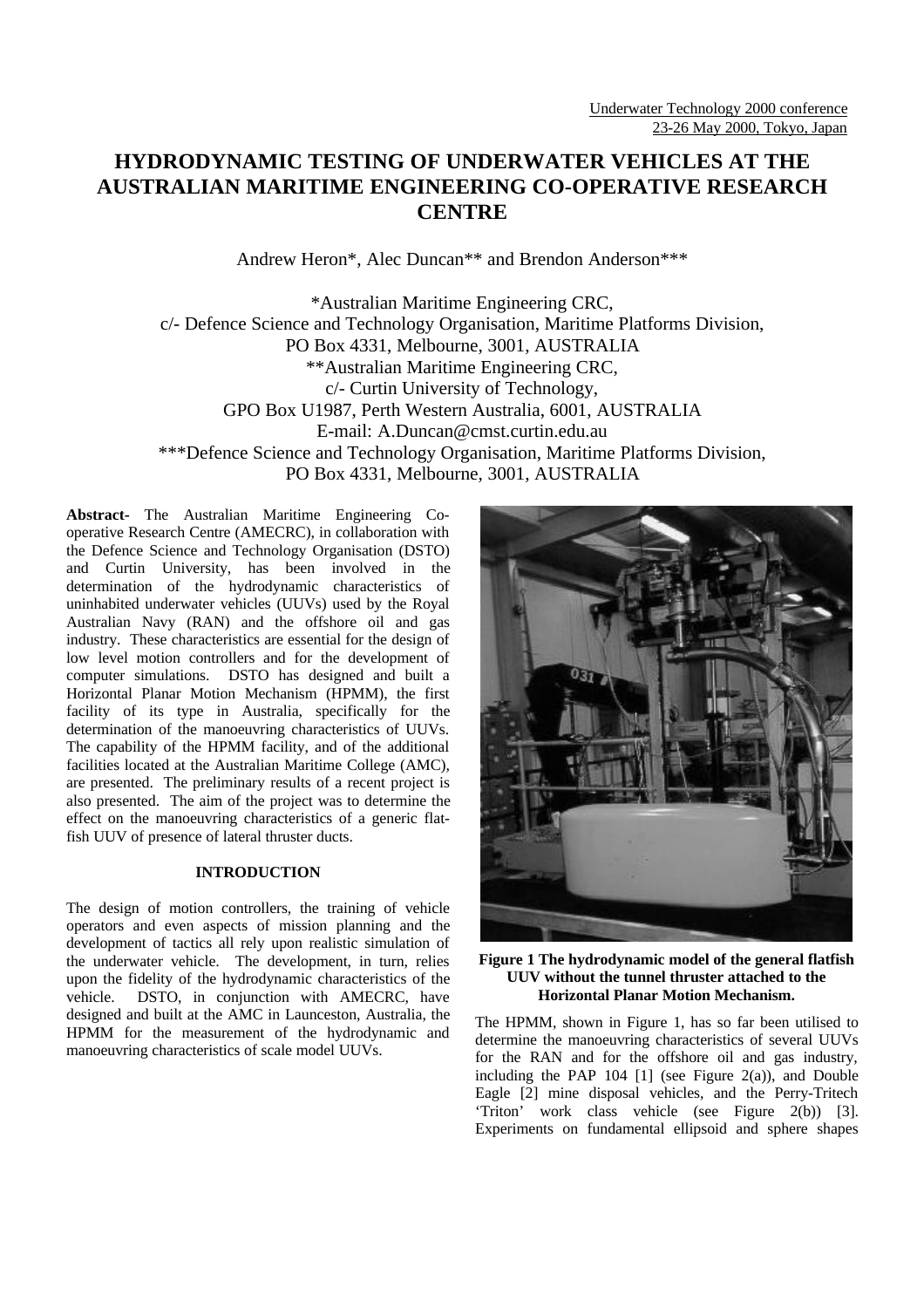have also been performed, and even the manoeuvring characteristics of a bulk cargo carrier [4] have been determined.





**Figure 2 Hydrodynamic model of the (a) the Pap 104 mine disposal vehicle and (b) Triton work class vehicle.**

## **THE HORIZONTAL PLANNAR MOTION MECHANISM**

The HPMM was designed and built by the DSTO, and completed as part of its contribution to the AMECRC. The operation of the HPMM and a comprehensive description of the motions are provided by Anderson [5].

The HPMM is positioned on a mounting frame on a carriage over the Circulating Water Channel (CWC), which may be driven to any position over the test section (see Figure 3). Scale models are attached to the HPMM using a strut mount that runs vertically from the rotation post to the top of the model, or more often using the sting arm attachment that enters through the rear of the model. Two servo-motors are used to provide the HPMM motions: one is dedicated to providing translation and the other rotation. The motors are driven under closed loop control by an IBM PC. However, since the motors are independently controlled, the HPMM is also capable of providing non-sinusoidal motions, within the limitations of the mechanism [6].

The maximum static rotation in the horizontal plane is  $\pm 90^\circ$ . In the dynamic mode, the maximum peak to peak horizontal oscillation is 0.30m and the maximum peak to peak rotational oscillation is 30°. The oscillatory frequency ranges from 0.01 Hz to 0.20 Hz. The maximum translational rate is therefore 0.19 m/s.

Loads on the model are measured concurrently with the angular and positional displacement of the model in the flow. The force and moment data are used to determine the model's manoeuvring behaviour, which is characterised by 'hydrodynamic coefficients' or 'derivatives'. These can then be scaled to the full dimensional size of the corresponding vehicle and used in simulation codes for determining the vehicle's stability and manoeuvring performance, and in designing automatic control systems.

The HPMM has two modes of operation: namely the 'static' and 'dynamic' modes. The static mode allows the models to be held stationary relative to the moving flow at various angles of incidence. In the dynamic mode, the HPMM moves in translation and rotation relative to the water velocity. Two commonly used dynamic motions are pure sway and pure yaw. Pure sway is imparted to the model by oscillating it across the width of the water channel while the model's heading is set to zero, ie. directly into the flow. The motion imparted to the model is sinusoidal, and the lateral displacement of the model is given by the expression

$$
y = y_o \sin \omega_t t \tag{1}
$$

where  $y_0$  is the amplitude of the sinusoidal motion,  $w_t$  is the frequency of the translation oscillation, and *t* is the time.



**Figure 3 The HPMM lowered in the Circulating Water Channel.**

Pure yaw motion involves oscillating the model cyclically in rotation and translation. However, for pure yaw to exist, the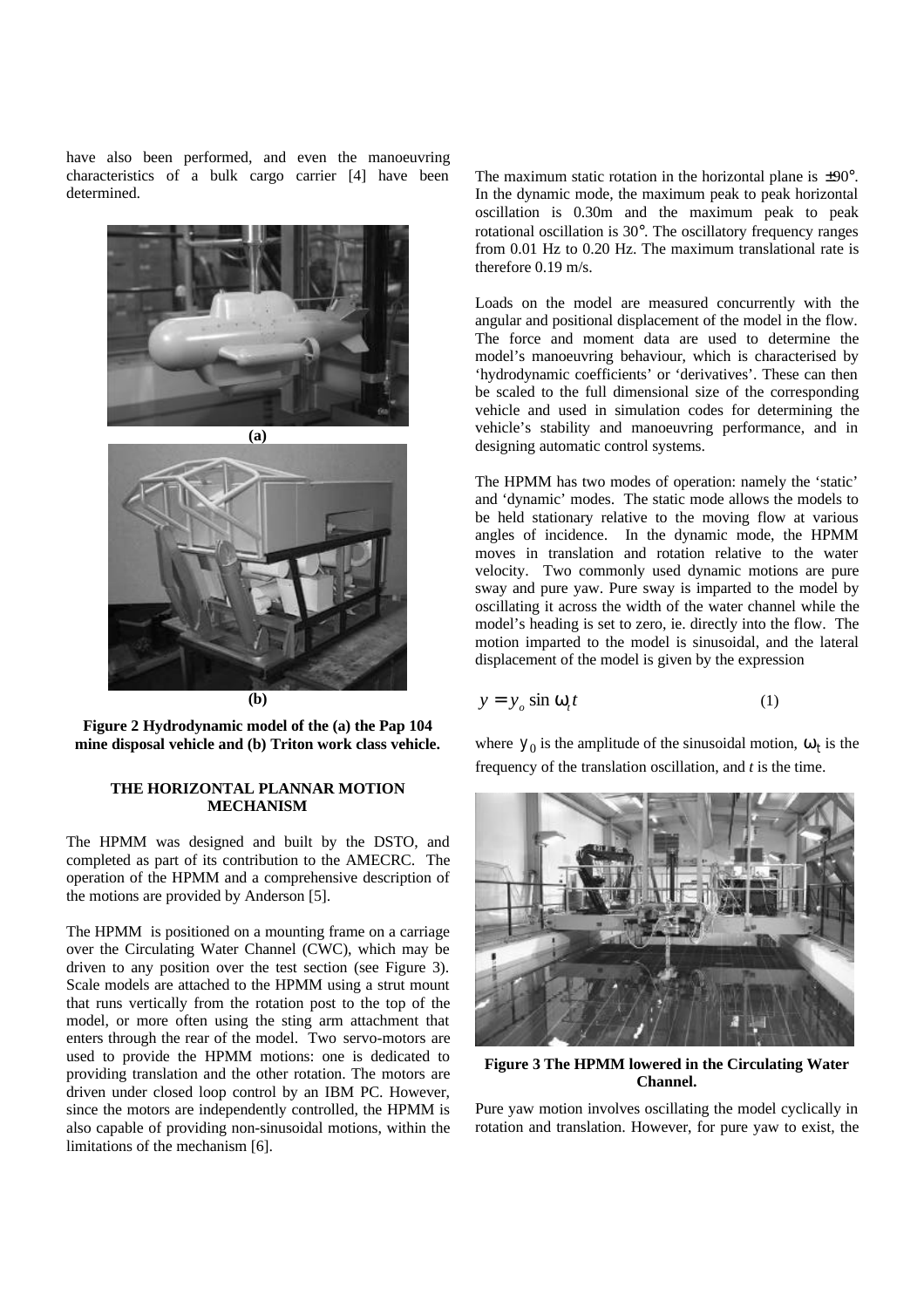

**Figure 4 Schematic of the Circulating Water Channel [5]**

body x-axis must be coincident with the tangent of the model's path, ie.

$$
\tan \psi = \frac{\dot{y}}{U_f} \tag{2}
$$

where  $U_f$  is the tank water flow speed.

The angular displacement is driven in sinusoidal motion by the HPMM, given by

$$
\Psi = \Psi_o \sin \omega_r t \tag{3}
$$

where  $y<sub>o</sub>$  is the maximum amplitude of the angular oscillation, and  $w_r$  is the frequency of the angular oscillation.

Substituting for  $\bf{v}$  in Equation (2) and then integrating gives the Y-axis (across the width of the channel) displacement of the body as

$$
y = U_f \int \tan(\psi_o \sin \omega_r t)
$$
 (4)

#### **THE HYDRODYNAMIC FACILITIES AT THE AMC**

There are three world class hydrodynamic facilities located at the Australian Maritime College campus in Launceston, Australia: the Circulating Water Channel, the Tow Tank Facility and the Cavitation Tunnel.

The CWC is shown schematically in Figure 4, it has a working section 17.2 m long, 5.0 m wide and 2.5 m deep, and forms a continuous circuit for 700,000 litres of water. Flow speeds up to a maximum of 1.5 m/s are generated by four 56.5 kW axial flow pumps located at the downstream end of the channel. Water is pumped into a return channel beneath the test section, then through two 90° cascade bends, and a honeycomb of turbulence reduction screens, before reentering the test section of the channel. A conveyor belt is located at the base of the channel to inhibit the formation of a viscous boundary layer. The flow quality, uniformity and turbulence levels within the channel have been studied and progressively improved by Anderson [5], and more recently by Maynard *et al.* [7]. The principal advantage of using a CWC for hydrodynamic testing is the unlimited run-time, which allows the water to flow continuously past the model. Hence steady state flow may be maintained indefinitely and the duration of tests can be as long as necessary. This allows the HPMM testing to be extended to lower frequencies if necessary.

The Tow Tank facility is used for higher speed straight line drag experiments. The model is dragged at speeds of up to 4 m/s through a 60 m long stationary body of water. The results obtained for the hydrodynamic forces and moments due to forward motion are highly repeatable, with less variance than can be provided by the HPMM. The Cavitation Tunnel is used to study the flow around highspeed objects including torpedos, hydrofoils, propellers and water jet intakes. It can produces a low turbulence flow within its test section (0.6 $m^2$  x 2.6m) at velocities of up to 12 m/s. The facility may run at static pressures between 10 and 400 kPa.

### **DETERMINATION OF THE HYDRODYNAMIC DERIVATIVES FOR A GENERIC FLATFISH UUV**

Flatfish type UUVs are becoming common for mine detection and classification roles. The RAN for example operates the Bofors Double Eagle and DSTO has designed and built a 6 thruster UUV, Wayamba, to investigate underwater technologies. In order to simulate the performance of these flatfish UUV, scale models have been evaluated on the HPMM. These models however are smooth shell representations of the actual vehicle, neglecting protrusions due to instrumentation, such sonar, umbilical attachment points, and in particular thruster ports.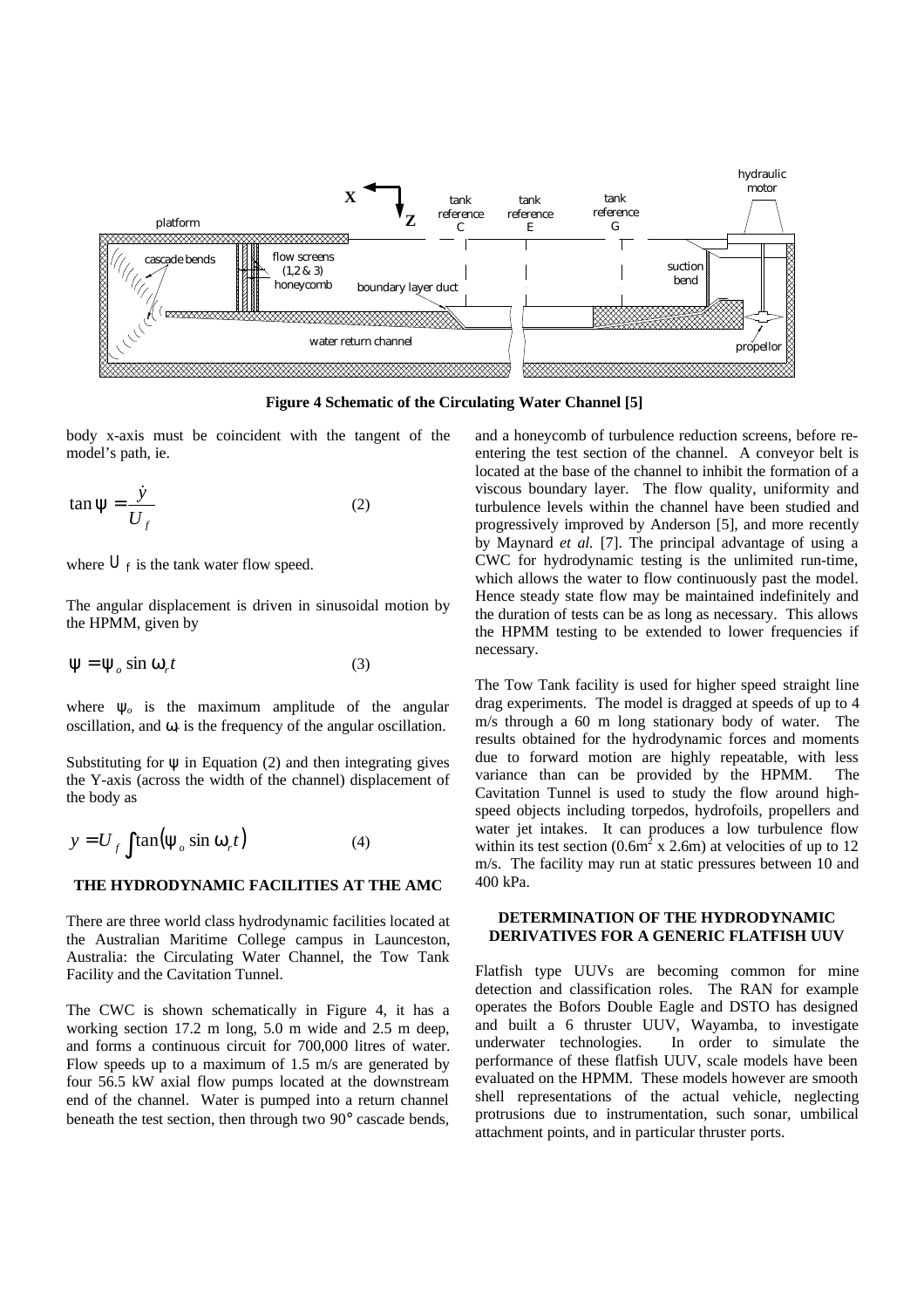In order to quantify the effect that thruster ports have on the ideal model's manoeuvring characteristics, a generic flatfish shape was evaluated with and without the presence of a thruster port. The smooth skin model is shown on the HPMM in Figure 1 while Figure 5 shows the model in the CWC with the inclusion of the thruster duct. The body reference X-axis is extends from the centre of the thruster towards the front of the vehicle, the Y-axis is to starboard and the Z-axis is directly down.



**Figure 5 The generic flatfish UUV in the CWC with a centrally located tunnel thruster.**

The models are 1.95m long, 0.8m high and 0.4m wide. The tunnel thruster has a diameter of 0.2m and is located 0.775m from the nose of the model. The shaft of the thruster is positioned along the centre-line of the model with the kaplan propeller attached via a right angle drive. The propeller therefore sits not on the centre-line but closer to the port side entrance to the duct. The two models were yawed between the angles of  $\pm 20^{\circ}$  for flow speeds of 0.3 m/s, 0.6 m/s and 1.0 m/s. The model was mounted on two AMTI, one either side of the thruster duct, which in turn were supported on a strong back. The forward load cell is attached to the model via a hinge joint with the rear is attached to the model using a pivot/slider joint that is not constrained in the X direction. The drag,  $F_x$ , was measure by the forward load cell alone, the side force,  $F_y$  and the yaw moment,  $M_z$ , defined from the centre of the thruster duct, were measured using both the load cells.

Figures 6 to 8 show the non-dimensionalised  $F_x$ ,  $F_y$  and  $M_z$ respectively, for the model with and without the tunnel thruster for each of the flow speeds. The forces were nondimensionalised using:

$$
\frac{1}{2}\rho U^2 L^2 \tag{5}
$$

while the yaw moment was non-dimensionalised using;

$$
\frac{1}{2}\rho U^2 L^3 \tag{6}
$$

where  $\rho$  is the density of water, 1000 kg/m<sup>3</sup>, U is the flow speed in m/s, and L is the characteristic length in m and was taken as the length of the model, 1.95m.



**Figure 6 Comparison of the non-dimensional drag (Fx) force at a flow speed of 1 m/s, for the generic UUV with and without the presence of a thruster duct.**



**Figure 7 Comparison of the non-dimensional transverse (Fy) force at a flow speed of 1 m/s, for the generic UUV with and without the presence of a thruster duct.**



**Figure 8 Comparison of the non-dimensional yaw (Mz) moment at a flow speed of 1 m/s, for the generic UUV with and without the presence of a thruster duct.**